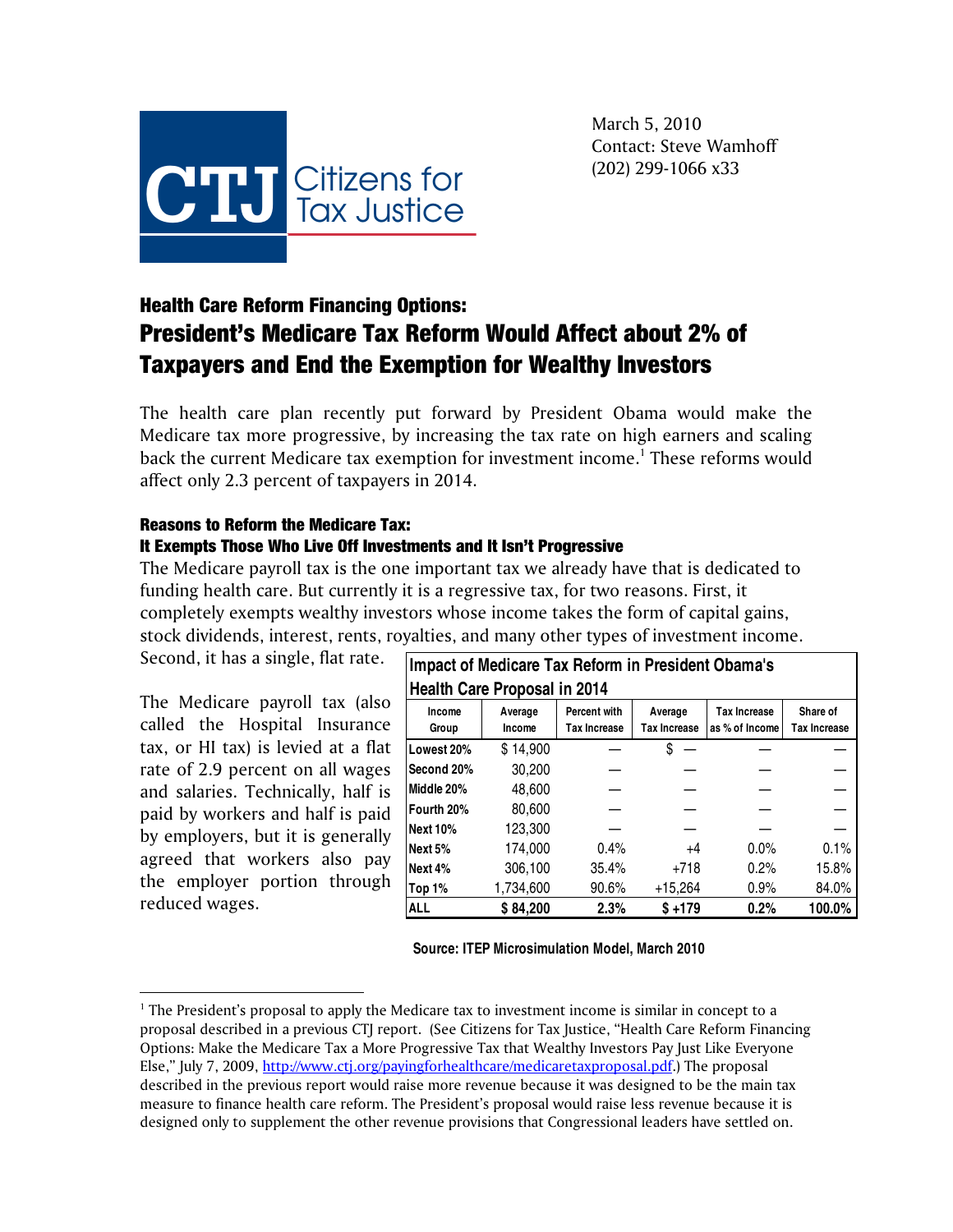#### How President Obama Would Make the Medicare Tax Fairer

The President's proposal would make two changes to the Medicare tax, starting in  $2013.<sup>2</sup>$  First, the proposal would apply the 2.9 percent Medicare tax to investment income for taxpayers with adjusted gross income (AGI) above \$200,000 for unmarried taxpayers and above \$250,000 for married couples. (This Medicare tax on investment income would be phased in so that taxpayers would not pay the full tax rate until their AGI is \$40,000 above the \$200,000/\$250,000 threshold.)

Second, the proposal would increase the Medicare tax rate on wages and selfemployment income by 0.9 percent on earnings in excess of \$200,000 for unmarried workers and \$250,000 for married workers (combined). (This higher tax rate would not apply to investment income.)

The AGI thresholds and earnings thresholds of \$200,000/\$250,000 would be indexed for inflation.

## The Medicare Tax Reforms Would Raise \$184 Billion from 2013 through 2019 without Affecting Low- or Middle-Income Taxpayers

The Congressional Joint Committee on Taxation has concluded that the President's proposed reform of the Medicare tax would raise \$183.6 billion from 2013 (the first year it would be in effect) through 2019.

The table on the previous page illustrates our estimates of how the President's Medicare tax proposal would impact taxpayers in different income groups in 2014. (The year 2014 is chosen because the effects of the current recession will be less pronounced, making it more representative of future years.)

We find that this provision would only affect 2.3 percent of taxpayers in 2014. The richest one percent would pay 84 percent of the resulting tax increase, and the richest five percent would pay virtually all of the tax increase.

#### President Would Preserve One Significant Loophole

 $\overline{a}$ 

Unfortunately, the President's proposal would *not* put an end to a scheme used by some wealthy business owners to avoid the Medicare tax. The scheme involves people who own and work for "S corporations" (corporations whose profits are not subject to the corporate income tax, but are instead included in the income of their owners). These individuals are allowed to tell the IRS how much of the income they receive from the company is compensation for their work (wages or salary, which are subject to the

 $2$  The President's plan would "include an additional 0.9 percentage point Hospital Insurance tax for households with incomes exceeding \$200,000 for singles and \$250,000 for married couples filing jointly. In addition, it would add a 2.9 percent tax for such high-income households to unearned income including interest, dividends, annuities, royalties and rents (excluding income from active participation in S corporations)." Capital gains is not explicitly mentioned in the summary but is understood by administration officials and Congressional staff to be included in the types of income that would be newly subject to the 2.9 percent tax. See "Summaries of Key Elements of the President's Proposal," Title IX. http://www.whitehouse.gov/health-care-meeting/proposal/titleix/targeted-healthcare-tax